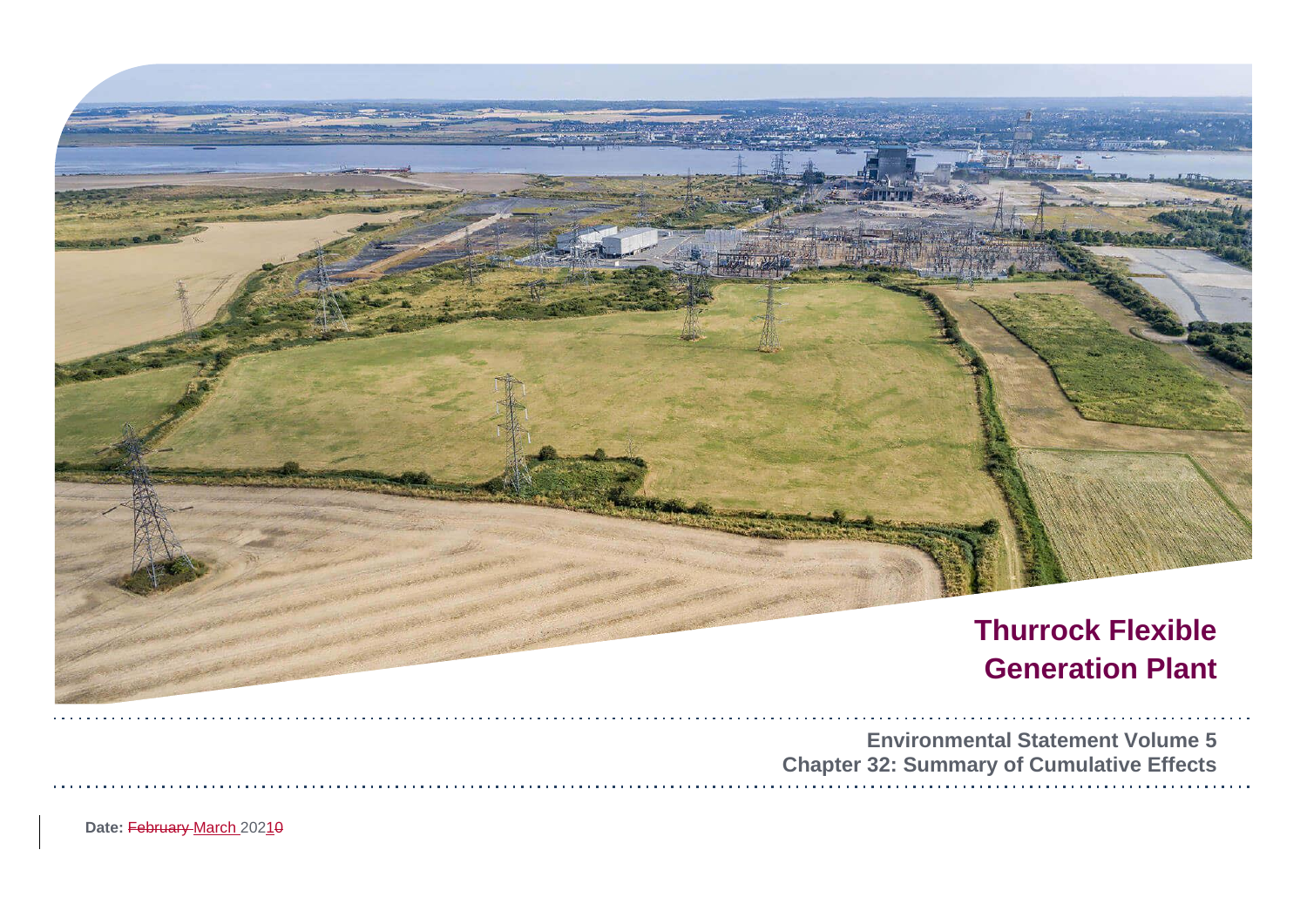

**Environmental Impact Assessment** 

**Environmental Statement**

**Volume 5**

**Chapter 32**

Report Number: OXF10872

Version: FinalPost-submission rev. 1

Date: February March 20210

This report is also downloadable from the Thurrock Flexible Generation Plant website at: [http://www.thurrockpower.co.uk](http://www.thurrockpower.co.uk/)

Thurrock Power Ltd

1st Floor

145 Kensington Church Street

London W8 7LP



**Copyright © RPS**

The material presented in this report is confidential. This report has been prepared for the exclusive use of Thurrock Power Ltd and shall not be distributed or made available to any other company or person without the knowledge and written consent of RPS.

Prepared by: Clare Russell

Checked by: Tom Dearing and Dan Smyth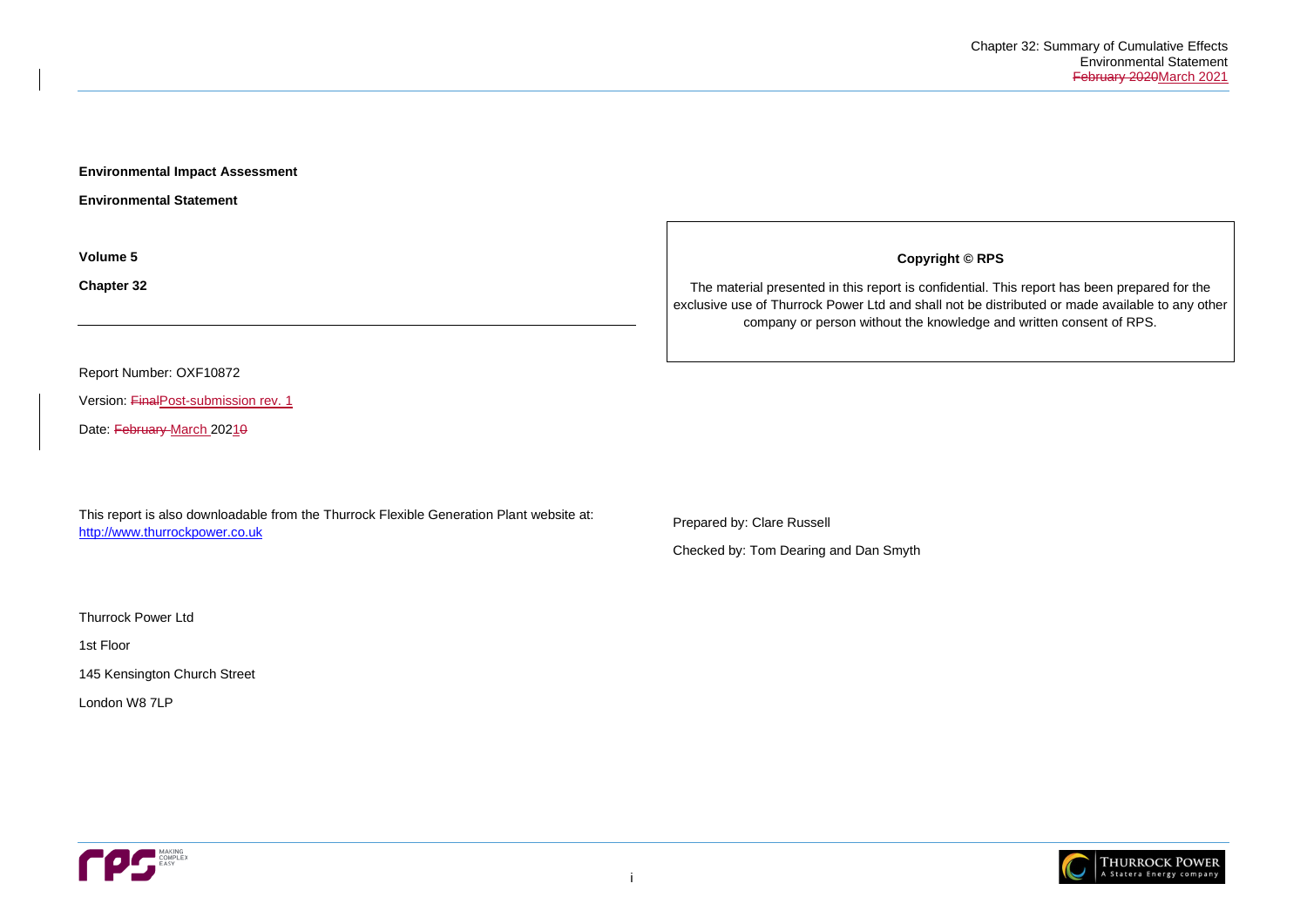

## **Table of Contents**

# **List of Tables**

|--|--|

# **Summary**

This document summarises the cumulative effects identified in the Environmental Statement (ES). Full details of the cumulative assessment can be found in Volume 4, Chapters 19 to 30 of this ES.

# **Qualifications**

This document has been prepared by Clare Russell, an Associate and EIA Practitioner with over 18 years' experience in environmental consultancy focusing on environmental impact assessment and management of construction impacts.

It has been checked by Dan Smyth BSc, MSc, a Senior Director who has 25 years' experience of environmental impact assessment, and Tom Dearing, a Chartered Environmentalist and full Member of the Institute of Environmental Management and Assessment, who has eight years' experience.

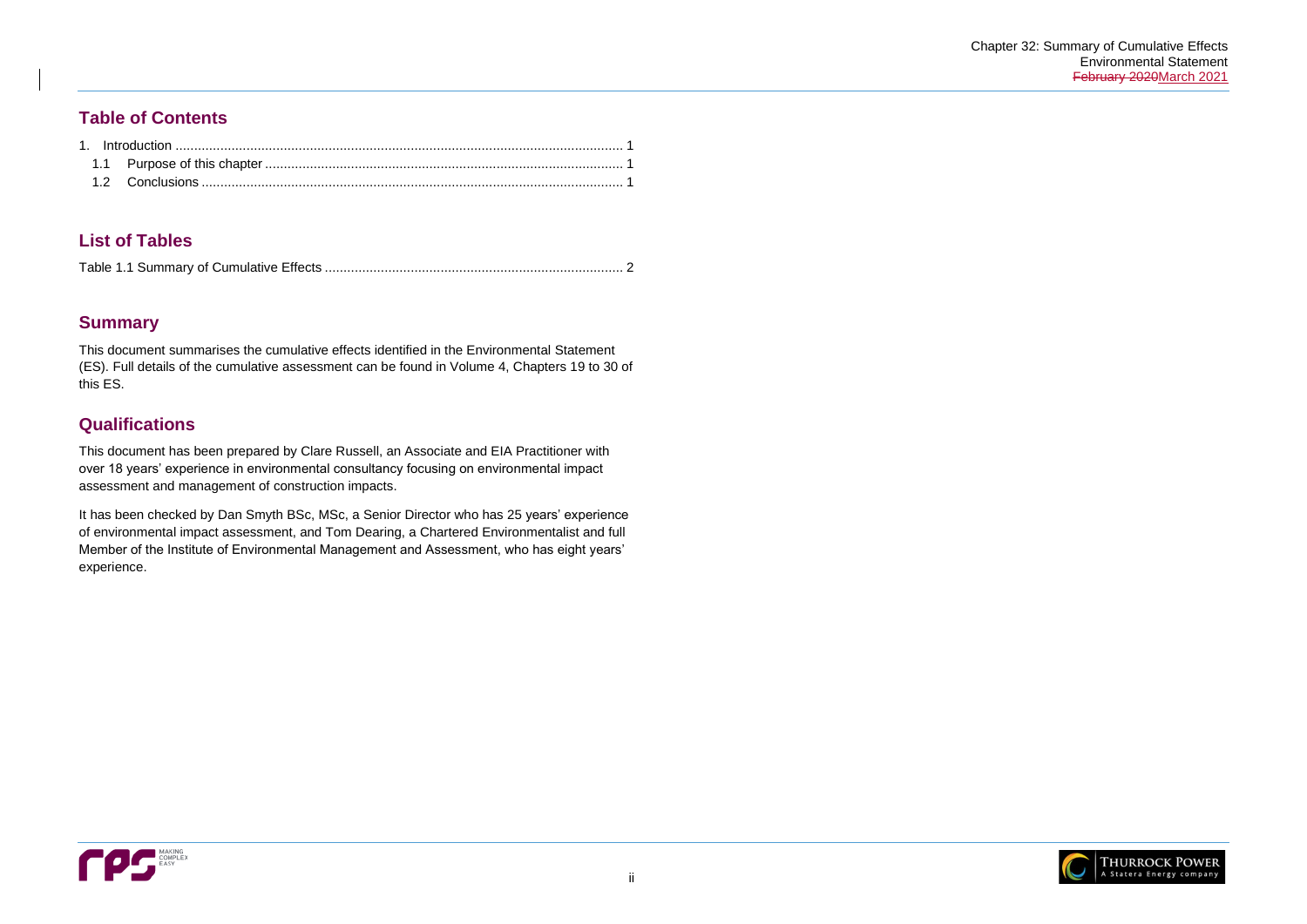

# <span id="page-3-0"></span>**1. Introduction**

## <span id="page-3-1"></span>**1.1 Purpose of this chapter**

- 1.1.1 This chapter of the Environmental Statement (ES) presents the summary of cumulative effects for the Environmental Impact Assessment (EIA) of the Thurrock Flexible Generation Plant.
- 1.1.2 Each development considered has been assigned a tier, based on PINS guidance. Tier 1 developments are those with submitted applications, consents, or that are already under construction. Tier 2 developments are those at scoping stage for EIA. Tier 3 developments are those otherwise indicated as a possibility, e.g. through preapplication discussion with PINS or a local planning authority or those identified in relevant local development plans. Tier 3 projects are less likely to come forwards then Tier 2 projects, which are themselves not certain to be developed.
- 1.1.3 [Table 1.1](#page-4-0) summarises the overall cumulative effect and includes the identified cumulative impacts, cumulative developments and assigned development tier. Full details of the cumulative effects assessment can be found in Volume 4, Chapters 19 to 30 of this ES.

## <span id="page-3-2"></span>**1.2 Conclusions**

- 1.2.1 As summarised in [Table 1.1,](#page-4-0) overleaf, for each of the identified impacts either no significant effects are concluded, or the impact to various receptors as a result of Thurrock Flexible Generation Plant is negligible and would not change the significance of the cumulative effect.
- 1.2.2 Therefore, it is concluded that no further mitigation or monitoring measures are considered necessary, beyond those which have been adopted as part of each proposed development, or were outlined in the topic chapters in Volume 3, Chapters 6 to 17.

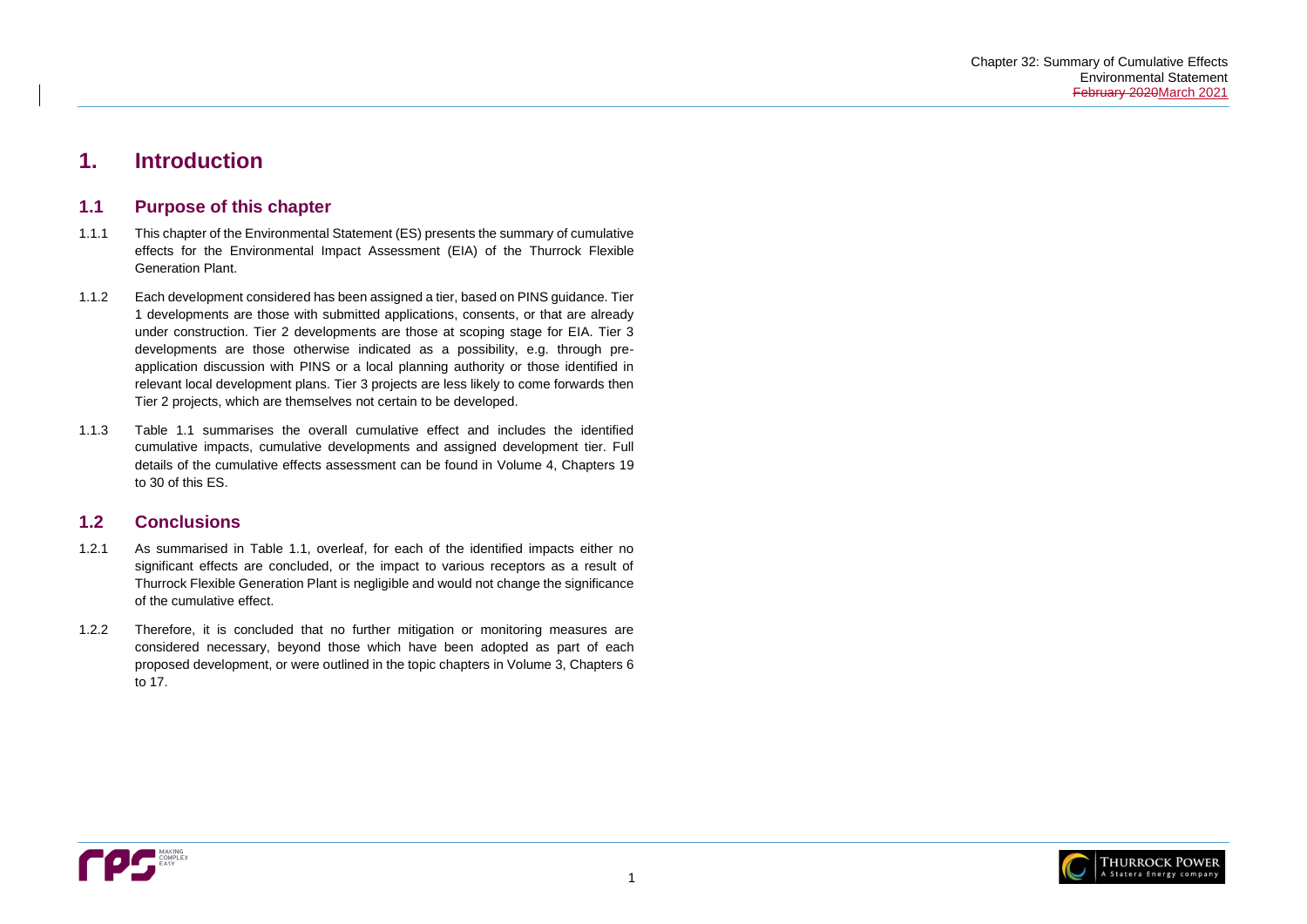| ve Effect |
|-----------|
|-----------|

e operational in 2020 so no cumulative ration Plant are predicted. The negligible impact ration Plant would make no significant wns AONB. The Lower Thames Crossing is int effects on the AONB in its own right, not wible Generation Plant.

predicted to be significant and this significance with Thurrock Flexible Generation Plant and the effects on other non-designated landscapes and are are not predicted

dered to be increased by the cumulative impact wer Thames Crossing where significant re predicted, and no new significant cumulative ents in the study area are predicted.

Thurrock Flexible Generation Plant would make on the Kent Downs AONB. The Lower Thames ects on the AONB in its own right, not materially eration Plant.

predicted to be significant and this significance with Thurrock Flexible Generation Plant and the effects on other non-designated landscapes and are are not predicted

dered to be increased by the cumulative impact nd the Lower Thames Crossing where s alone were predicted, and no new significant <sup>2</sup> developments in the study area are predicted.

ning activity would have no greater impact than elihood of overlapping with other shortlisted cumulative effect is predicted



### <span id="page-4-0"></span>**Table 1.1 Summary of Cumulative Effects**

| <b>Development</b><br><b>Phase</b>    | <b>Cumulative Impact</b>                                                                                                                            | <b>Cumulative Development</b>                                                                           | <b>Development</b><br><b>Tier</b>      | <b>Cumulative Effect</b>                                                                                                                                                                                                                                                                                                                                                          |
|---------------------------------------|-----------------------------------------------------------------------------------------------------------------------------------------------------|---------------------------------------------------------------------------------------------------------|----------------------------------------|-----------------------------------------------------------------------------------------------------------------------------------------------------------------------------------------------------------------------------------------------------------------------------------------------------------------------------------------------------------------------------------|
| <b>Landscape and Visual Resources</b> |                                                                                                                                                     |                                                                                                         |                                        |                                                                                                                                                                                                                                                                                                                                                                                   |
|                                       | Adverse impact to designated landscapes (Kent<br>Downs area of outstanding natural beauty).                                                         | Tilbury2 port expansion<br>Lower Thames Crossing<br>Other shortlisted cumulative<br>developments        | Tier 1<br>Tier <sub>2</sub><br>Various | Tilbury2 is under construction and due to become operation<br>construction effects with Thurrock Flexible Generation Pla<br>(minor adverse effect) of Thurrock Flexible Generation Pla<br>contribution to cumulative effects on the Kent Downs AON<br>considered to have the potential to have significant effects<br>materially increased by the effect of Thurrock Flexible Ger |
| Construction                          | Adverse impacts to non-designated landscapes<br>(NCA 81: Greater Thames Estuary, LCA C5:<br>Tilbury Marshes, LCA D7: West Tilbury Urban<br>Fringe). | Tilbury2 port expansion<br><b>Lower Thames Crossing</b><br>Other shortlisted cumulative<br>developments | Tier 1<br>Tier <sub>2</sub><br>Various | Effects of Tilbury2 on LCA5 Tilbury Marshes are predicted<br>would not be increased by the cumulative effect with Thur<br>Lower Thames Crossing. Significant cumulative effects on<br>with other non-NSIP developments in the study area are n                                                                                                                                    |
|                                       | Adverse impact to views from residential, public<br>right of way and access land, tourist and other<br>sensitive viewpoints                         | Tilbury2 port expansion<br><b>Lower Thames Crossing</b><br>Other shortlisted cumulative<br>developments | Tier 1<br>Tier <sub>2</sub><br>Various | The significance of effect of Tilbury2 is not considered to b<br>of Thurrock Flexible Generation Plant and the Lower Thar<br>adverse effects from the developments alone were predict<br>effects with these and other non-NSIP developments in th                                                                                                                                 |
|                                       | Adverse impact to designated landscapes (Kent<br>Downs area of outstanding natural beauty).                                                         | Tilbury2 port expansion<br><b>Lower Thames Crossing</b><br>Other shortlisted cumulative<br>developments | Tier 1<br>Tier <sub>2</sub><br>Various | The negligible impact (minor adverse effect) of Thurrock F<br>no significant contribution to cumulative effects on the Ker<br>Crossing has the potential to have significant effects on th<br>increased by the effect of Thurrock Flexible Generation Pl                                                                                                                          |
| Operation and<br>maintenance          | Adverse impacts to non-designated landscapes<br>(NCA 81: Greater Thames Estuary, LCA C5:<br>Tilbury Marshes, LCA D7: West Tilbury Urban<br>Fringe). | Tilbury2 port expansion<br><b>Lower Thames Crossing</b><br>Other shortlisted cumulative<br>developments | Tier 1<br>Tier 2<br>Various            | Effects of Tilbury2 on LCA5 Tilbury Marshes are predicted<br>would not be increased by the cumulative effect with Thur<br>Lower Thames Crossing. Significant cumulative effects on<br>with other non-NSIP developments in the study area are n                                                                                                                                    |
|                                       | Adverse impact to views from residential, public<br>right of way and access land, tourist and other<br>sensitive viewpoints                         | Tilbury2 port expansion<br><b>Lower Thames Crossing</b><br>Other shortlisted cumulative<br>developments | Tier 1<br>Tier 2<br>Various            | The significance of effect of Tilbury2 is not considered to b<br>of Thurrock Flexible Generation Plant, Tilbury2 and the Lo<br>significant adverse effects from the developments alone w<br>cumulative effects with these and other non-NSIP develop                                                                                                                              |
| Decommissioning                       | Adverse impact to designated landscapes (Kent<br>Downs area of outstanding natural beauty).                                                         | Tilbury2 port expansion<br>Lower Thames Crossing<br>Other shortlisted cumulative<br>developments        | Tier 1<br>Tier <sub>2</sub><br>Various | Thurrock Flexible Generation Plant decommissioning activ<br>assessed for the construction phase, and less likelihood o                                                                                                                                                                                                                                                            |
|                                       | Adverse impacts to non-designated landscapes<br>(NCA 81: Greater Thames Estuary, LCA C5:<br>Tilbury Marshes, LCA D7: West Tilbury Urban<br>Fringe). | Tilbury2 port expansion<br>Lower Thames Crossing<br>Other shortlisted cumulative<br>developments        | Tier 1<br>Tier 2<br>Various            | cumulative development effects, so no significant cumulat                                                                                                                                                                                                                                                                                                                         |

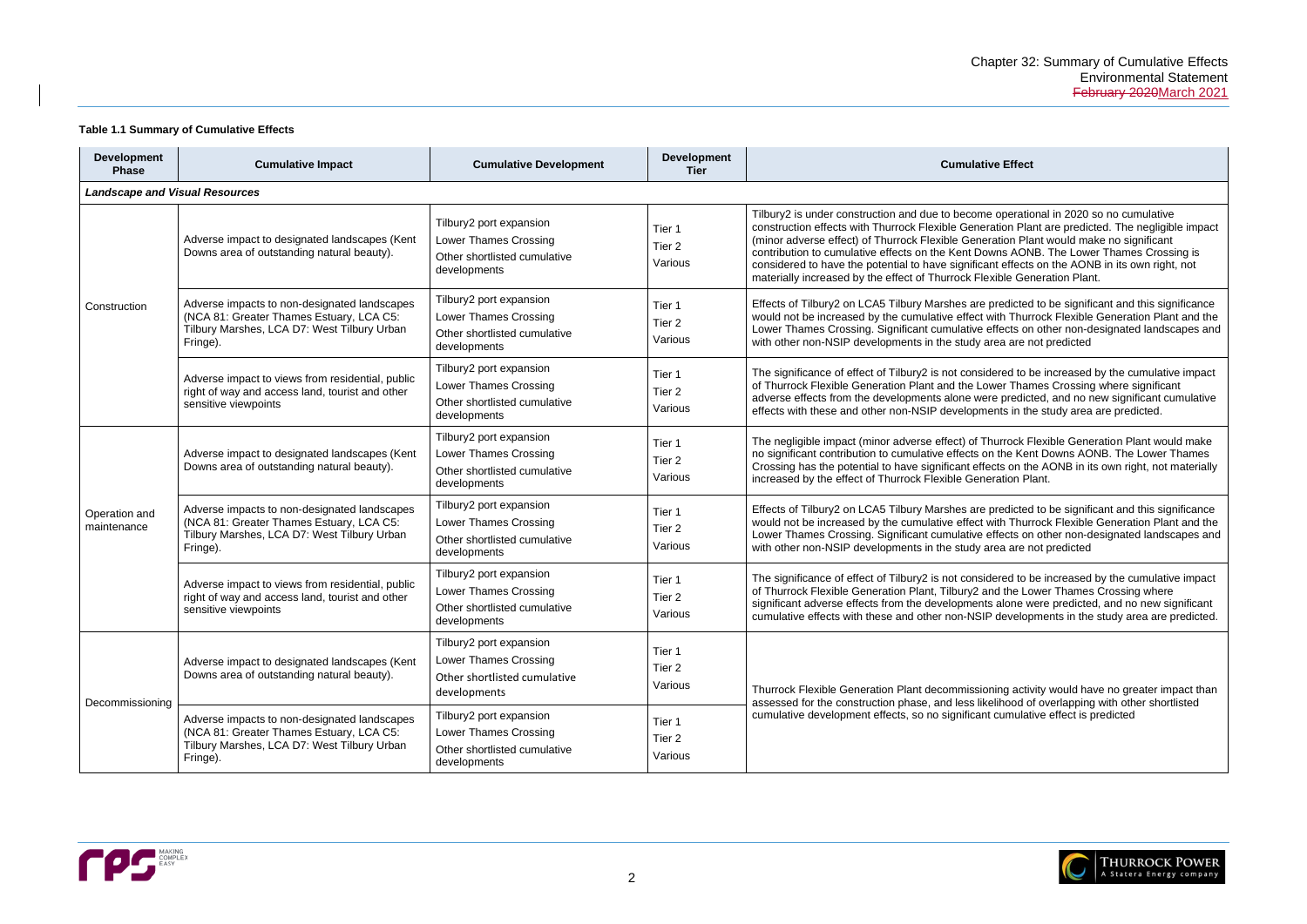ing activity would have no greater impact than lihood of overlapping with other shortlisted cumulative effect is predicted

appropriately investigate, assess and I buried archaeological resource through on for Archaeological Mitigation was submitted ng for the Lower Thames Crossing. Both suried archaeological remains, where such are me of archaeological investigation and offset rd. These effects occur at different places. The ed to exceed the level of significance as exible Generation Plant does not increase the

Ieration Plant were to overlap with Tilbury2 and ion of Tilbury Power Station), which is unlikely, lant would not be material and the significance emain unchanged. The significance of effect of cumulative impact of Thurrock Flexible g where significant adverse effects from the significant cumulative effects with these and re predicted.

nificant effects may occur; however, the t would not materially increase the significance

Tock Flexible Generation Plant affects lower buld have likely significant effects on affect Ind Grade 3a land (i.e. best and most versatile ant would make no material contribution to the nd the significance of effect reported in Volume

ted with Thurrock Flexible Generation Plant is If for significant effects on farm holdings to arise from the sites. However, and a theny The Lower **Dreumulative significant adverse-effects on farm** ance on the farms would be likely to be in the vicinity. Thurrock Flexible Generation potential cumulative effects with the Lower ported in Volume 3, Chapter 8 would therefore



| <b>Development</b><br><b>Phase</b> | <b>Cumulative Impact</b>                                                                                                    | <b>Cumulative Development</b>                                                                                                                                                    | <b>Development</b><br><b>Tier</b>               | <b>Cumulative Effect</b>                                                                                                                                                                                                                                                                                                                                                                                                                                                                                                                                                                            |  |
|------------------------------------|-----------------------------------------------------------------------------------------------------------------------------|----------------------------------------------------------------------------------------------------------------------------------------------------------------------------------|-------------------------------------------------|-----------------------------------------------------------------------------------------------------------------------------------------------------------------------------------------------------------------------------------------------------------------------------------------------------------------------------------------------------------------------------------------------------------------------------------------------------------------------------------------------------------------------------------------------------------------------------------------------------|--|
|                                    | Adverse impact to views from residential, public<br>right of way and access land, tourist and other<br>sensitive viewpoints | Tilbury2 port expansion<br><b>Lower Thames Crossing</b><br>Other shortlisted cumulative<br>developments                                                                          | Tier 1<br>Tier 2<br>Various                     | Thurrock Flexible Generation Plant decommissioning activ<br>assessed for the construction phase, and less likelihood o<br>cumulative development effects, so no significant cumulat                                                                                                                                                                                                                                                                                                                                                                                                                 |  |
| <b>Historic Environment</b>        |                                                                                                                             |                                                                                                                                                                                  |                                                 |                                                                                                                                                                                                                                                                                                                                                                                                                                                                                                                                                                                                     |  |
| Construction                       | Adverse impact to below ground archaeology                                                                                  | Tilbury2 port expansion<br><b>Lower Thames Crossing</b><br>Demolition of Tilbury B power station<br>Residential and mixed-use developments<br>expanding Linford and East Tilbury | Tier 1<br>Tier <sub>2</sub><br>Tier 1<br>Tier 1 | There is a requirement for other developments to appropri<br>remediate any impacts to the known and potential buried a<br>offsetting works. A Written Scheme of Investigation for Ard<br>as part of Tilbury2 and investigative work is ongoing for th<br>schemes will have significant adverse effects on buried ar<br>present, and these would be mitigated via a scheme of are<br>through design measures or preservation by record. These<br>potential cumulative effect is therefore not expected to exc<br>reported in Volume 3, Chapter 7. The Thurrock Flexible G<br>significance of effect. |  |
|                                    | Adverse impacts to settings of heritage assets<br>and on the historic landscape                                             | Tilbury2 port expansion<br><b>Lower Thames Crossing</b><br>Demolition of Tilbury power station<br>Residential and mixed-use developments<br>expanding Linford and East Tilbury   | Tier 1<br>Tier 2<br>Tier 1                      | If the construction phase of Thurrock Flexible Generation<br>Lower Thames Crossing (and any further demolition of Till<br>the contribution of Thurrock Flexible Generation Plant wou<br>of effect reported in Volume 3, Chapter 7 would remain un<br>Tilbury2 is not considered to be increased by the cumulati<br>Generation Plant and the Lower Thames Crossing where<br>developments alone were predicted, and no new significal<br>other non-NSIP developments in the study area are predic                                                                                                     |  |
| Operation and<br>maintenance       |                                                                                                                             | Tilbury2 port expansion<br>Lower Thames Crossing<br>Residential and mixed-use developments<br>expanding Linford and East Tilbury                                                 | Tier 1<br>Tier <sub>2</sub><br>Tier 1           | Potential adverse cumulative impacts causing significant e<br>contribution of Thurrock Flexible Generation Plant would r<br>of effect.                                                                                                                                                                                                                                                                                                                                                                                                                                                              |  |
|                                    | <b>Land Use, Agriculture and Socio-Economics</b>                                                                            |                                                                                                                                                                                  |                                                 |                                                                                                                                                                                                                                                                                                                                                                                                                                                                                                                                                                                                     |  |
|                                    | Adverse impacts on agricultural land                                                                                        | <b>Lower Thames Crossing</b><br>Residential and mixed-use developments<br>expanding Linford and East Tilbury                                                                     | Tier 2<br>Tier 1                                | The permanent loss of land associated with Thurrock Flex<br>quality grade 3b land. The other developments would have<br>higher quality "best and most versatile" Grade 2 and Grad<br>land). Therefore, Thurrock Flexible Generation Plant would<br>cumulative loss of best and most versatile land and the sig<br>3, Chapter 8 would therefore remain the same.                                                                                                                                                                                                                                     |  |
| Construction                       | Adverse impacts on farm holdings                                                                                            | <b>Lower Thames Crossing</b><br>Residential and mixed-use developments<br>expanding Linford and East Tilbury                                                                     | Tier 2<br>Tier 1                                | The effect on the two large farm holdings associated with<br>negligible. It is considered that it would be unlikely for sign<br>from the development of residential and mixed-use sites. I<br>Thames Crossing PEIR identified the potential foreumula<br>assets to occur as a result of land take and severance.on-<br>associated with the other development proposals in the vir<br>Plant would make no material contribution to the potential<br>Thames Crossing and the significance of effect reported in<br>remain unchanged.                                                                  |  |

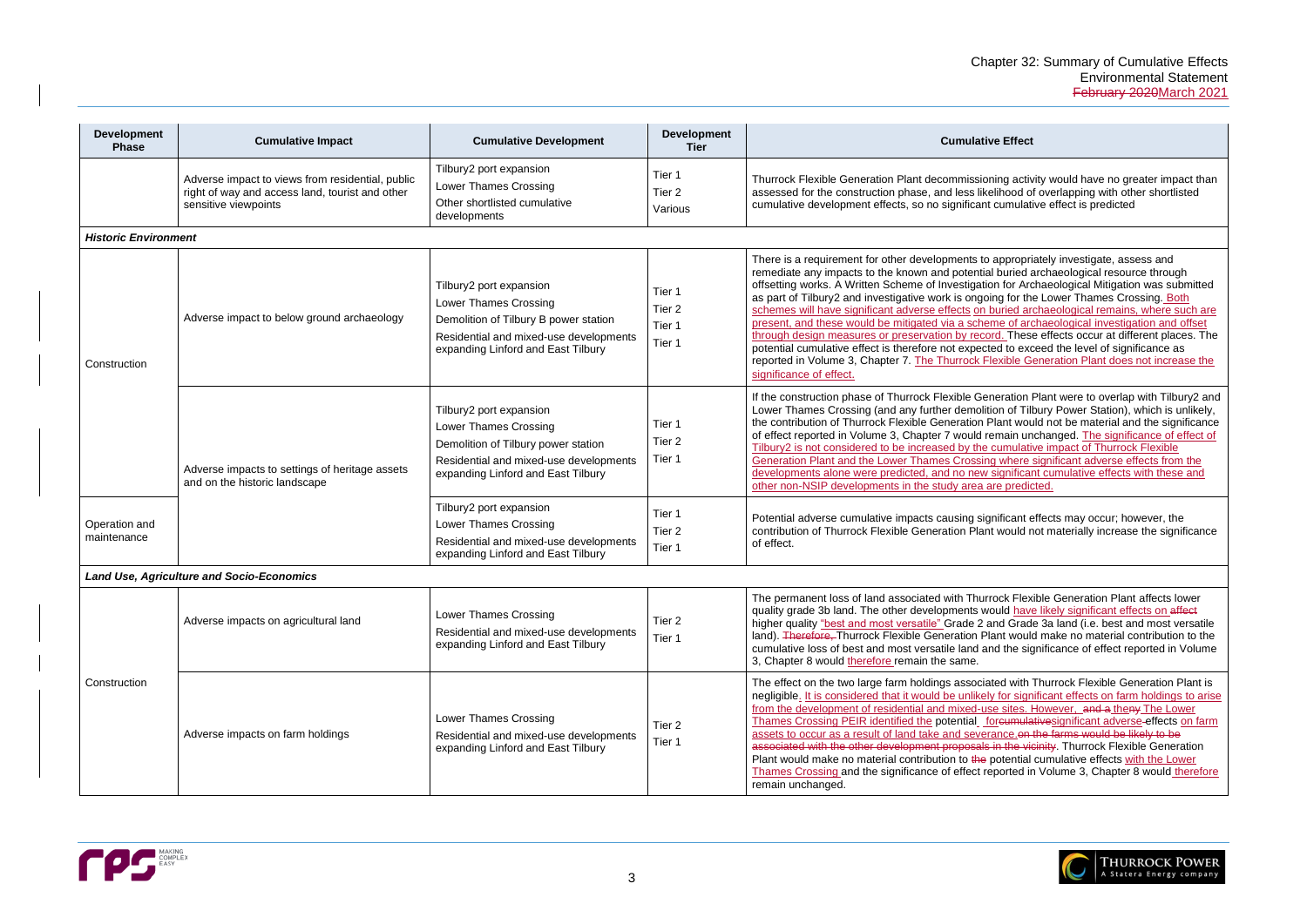r Thames Crossing will require exchange land Act 2006, therefore no net loss of common cumulative effects on this resource are

The quired during the construction of the Lower le routes (i.e. Thames Estuary Path, National ). However, with the implementation of the significance of any cumulative effect due to plant would be no greater than reported in

indicative route of the new PRoW on land There is potential for a cumulative impact as ss Land and the wider public rights of way gside Fort Road. However, in the context of the Land and accessibility, this is not considered to

e Generation Plant is likely to be lower than the iction timeframes overlap, the relatively lower onal construction labour and the mobility of the ive effect on availability of labour due to the nt would be negligible.

It is of the majority of the LWS, which in the s designated site and the invertebrate Tilbury2 primarily comprises provision of offsite

potential for construction effects from habitat al invertebrates, but in the absence of If for the LTC in the PEIR it is not known whether

ent and temporary habitat loss on land east of urrock Flexible Generation Plant would not abitats within the LWS, there is potential for a tion Plant on habitats outside the LWS which emblage and the populations of reptiles and rided, the cumulative effect is unlikely to exceed hapter 9.



| <b>Development</b><br><b>Phase</b> | <b>Cumulative Impact</b>                                                        | <b>Cumulative Development</b>                    | <b>Development</b><br><b>Tier</b> | <b>Cumulative Effect</b>                                                                                                                                                                                                                                                                                                                                                                                                                                                                                                                                                                                                                                                                                                                                                                                                                                                                                    |
|------------------------------------|---------------------------------------------------------------------------------|--------------------------------------------------|-----------------------------------|-------------------------------------------------------------------------------------------------------------------------------------------------------------------------------------------------------------------------------------------------------------------------------------------------------------------------------------------------------------------------------------------------------------------------------------------------------------------------------------------------------------------------------------------------------------------------------------------------------------------------------------------------------------------------------------------------------------------------------------------------------------------------------------------------------------------------------------------------------------------------------------------------------------|
|                                    | Adverse impact to Common Land (access land)                                     | Lower Thames Crossing                            | Tier <sub>2</sub>                 | The loss of common land as a result of the Lower Thames<br>to be provided under Section 16 of the Commons Act 200<br>land is likely to occur. On this basis, no adverse cumulativ<br>anticipated to occur.                                                                                                                                                                                                                                                                                                                                                                                                                                                                                                                                                                                                                                                                                                  |
| Construction                       | Adverse impacts on Public Rights of Way and<br>other linear recreational routes | Lower Thames Crossing                            | Tier 2                            | The development boundary and temporary areas required<br>Thames Crossing also impact on PRoW and cycle routes<br>Cycle Route 13 and Tilbury Green common land). Howeve<br>measures in the LTC PEIR, it is anticipated that the signifi<br>the contribution of Thurrock Flexible Generation plant wou<br>Volume 3, Chapter 8.<br>The restoration of land at Ash Fields includes the indicativ<br>adjacent to Thurrock Flexible Generation Plant. There is p<br>pedestrians would have to access areas of Access Land a<br>network by a longer route including walking alongside For<br>recreational routes in the area, the new Common Land an<br>be a significant cumulative effect.                                                                                                                                                                                                                        |
|                                    | Adverse impacts on construction employment                                      | <b>NSIP</b> schemes                              | Tier 1 and 2                      | Construction labour demand for Thurrock Flexible Genera<br>other NSIP schemes. In the cases where construction time<br>construction demands, the pool of local and regional cons<br>construction workforce are such that the cumulative effect<br>contribution of Thurrock Flexible Generation Plant would b                                                                                                                                                                                                                                                                                                                                                                                                                                                                                                                                                                                                |
| Ecology                            |                                                                                 |                                                  |                                   |                                                                                                                                                                                                                                                                                                                                                                                                                                                                                                                                                                                                                                                                                                                                                                                                                                                                                                             |
| Construction                       | Adverse impact to Lytag Brownfield Local Wildlife<br>Site (LWS)                 | Tilbury2 port expansion<br>Lower Thames Crossing | Tier 1<br>Tier <sub>2</sub>       | Construction of Tilbury2 would-resulted in the loss of the n<br>absence of mitigation is a significant effect on this designa<br>assemblage it supports. Mitigation proposed for Tilbury2 p<br>habitat. while<br>The Lower Thames Crossing PEIR identified the potential<br>loss and mortality on a range of species terrestrial inverted<br>information on the mitigation measures proposed for the L<br>these effects would be significant for this project.<br>Lower Thames Crossing would result in permanent and te<br>Thurrock Flexible Generation Plant. Although Thurrock Fle<br>contribute to the direct cumulative effect on the habitats w<br>cumulative effect from Thurrock Flexible Generation Plant<br>also contribute to support of the invertebrate assemblage<br>breeding birds. However, with the mitigation provided, the<br>the level of significance reported in Volume 3, Chapter 9. |

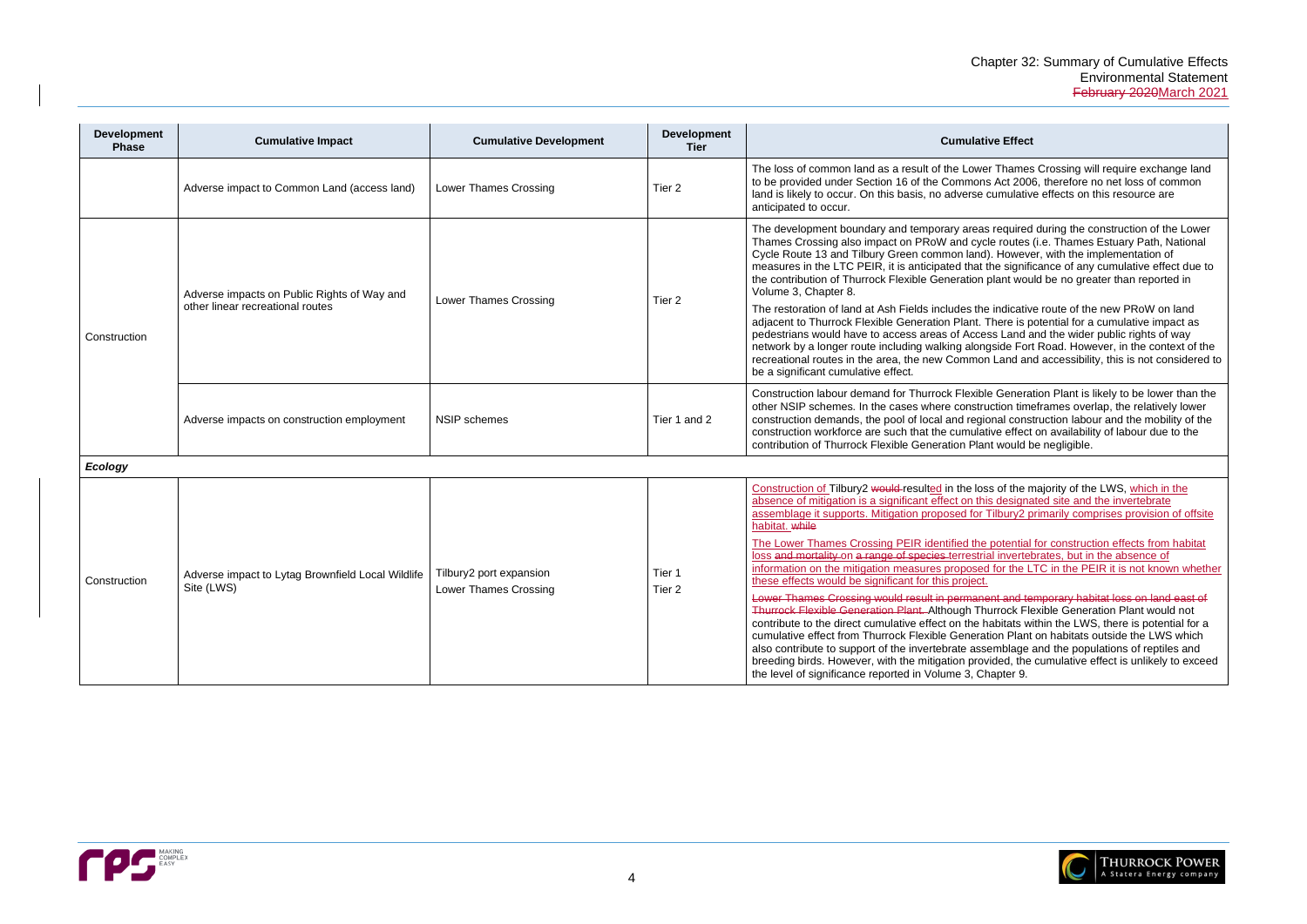Estuary and Marshes SPA/Ramsar from nation by the HRA carried out for that project. struction of Thurrock Flexible Generation Plant.

potential for construction effects from loss of or disturbance to disturbance the Thames Estuary & Marshes SPA / rtality on a range of species but in the absence sed for the LTC in the PEIR it is not known s project.

splacement of effects on wintering birds on the Thurrock Flexible Generation Plant overlap with to last for a greater duration if the construction

f SPA species in the intertidal area of Zone G in ential effect arising from the construction phases adverse effect on integrity or the SPA/Ramsar. the associated with the SPA as a result of

Flexible Generation Plant include creation of Is permanent losses from construction within the there is potential for cumulative effects on these

potential for construction effects from habitat le absence of information on the mitigation not known whether these effects would be

or Thurrock Flexible Generation Plant include than equals permanent losses from habitats that support reptiles, water voles, ered that there is potential for cumulative effects

potential for construction effects from bence of information on the mitigation not known whether these effects would be

ntribute additional fragmentation effects over er Thames Crossing.

mulative effects on birds associated with the **Flexible Generation Planteauseway**, as they do of influence of the causewayonshore



| <b>Development</b><br><b>Phase</b> | <b>Cumulative Impact</b>                                                                                               | <b>Cumulative Development</b>                                                                                                           | <b>Development</b><br><b>Tier</b>     | <b>Cumulative Effect</b>                                                                                                                                                                                                                                                                                                                                                                                                                                                                                                                                                                                                                                                                                                                                                                                                                                                                                                                                                                                                                    |
|------------------------------------|------------------------------------------------------------------------------------------------------------------------|-----------------------------------------------------------------------------------------------------------------------------------------|---------------------------------------|---------------------------------------------------------------------------------------------------------------------------------------------------------------------------------------------------------------------------------------------------------------------------------------------------------------------------------------------------------------------------------------------------------------------------------------------------------------------------------------------------------------------------------------------------------------------------------------------------------------------------------------------------------------------------------------------------------------------------------------------------------------------------------------------------------------------------------------------------------------------------------------------------------------------------------------------------------------------------------------------------------------------------------------------|
|                                    | Adverse impact to Thames Estuary and Marshes<br>Special Protection Area / Ramsar                                       | Tilbury2 port expansion<br>Lower Thames Crossing<br>Residential and mixed-use developments<br>expanding Linford and East Tilbury        | Tier 1<br>Tier <sub>2</sub><br>Tier 1 | No significant effects on integrity of the Thames Estuary a<br>Tilbury2 were identified either alone or in-combination by t<br>Construction of Tilbury2 will not overlap with construction<br>The Lower Thames Crossing PEIR identified the potential<br>disturbance to functionally linked land associated with the<br>Ramsar during construction, habitat loss and mortality on<br>of information on the mitigation measures proposed for the<br>whether these effects would be significant for this project.<br>There is potential for greater disturbance and displacemer<br>foreshore if the construction phases of the NSIP Thurrock<br>the Lower Thames Crossing, or for these effects to last for<br>programmes are sequential.<br>However, given the sporadic to occasional use of SPA spe<br>the vicinity of the proposed causeway, any sequential effe<br>of the two schemes is not considered to have an adverse<br>there is no potential for cumulative effects on birds associa<br><b>Thurrock Flexible Generation Plant.</b> |
|                                    | Adverse impact to grassland and ditch habitat                                                                          | Tilbury2 port expansion<br>Lower Thames Crossing<br>Residential and mixed-use developments<br>expanding Linford and East Tilbury        | Tier 1<br>Tier <sub>2</sub><br>Tier 1 | Given that the mitigation proposals for Thurrock Flexible G<br>grassland and ditch habitat that more than equals perman<br>main development site, it is not considered that there is po<br>habitat types.                                                                                                                                                                                                                                                                                                                                                                                                                                                                                                                                                                                                                                                                                                                                                                                                                                   |
|                                    | Adverse impact to reptiles, water voles,<br>invertebrates and breeding birds                                           | Tilbury2 port expansion<br><b>Lower Thames Crossing</b><br>Residential and mixed-use developments<br>expanding Linford and East Tilbury | Tier 1<br>Tier <sub>2</sub><br>Tier 1 | The Lower Thames Crossing PEIR identified the potential<br>loss and mortality on a range of species but in the absenc<br>measures proposed for the LTC in the PEIR it is not know<br>significant for this project.<br>However, gGiven that the mitigation proposals for Thurroc<br>creation of grassland and ditch habitat that more than equ<br>construction within the main development site of habitats t<br>invertebrates and breeding birds, it is not considered that<br>on these species.                                                                                                                                                                                                                                                                                                                                                                                                                                                                                                                                            |
|                                    | Adverse impact of cumulative projects resulting<br>in greater fragmentation of populations of<br>protected species     | Lower Thames Crossing                                                                                                                   | Tier <sub>2</sub>                     | The Lower Thames Crossing PEIR identified the potential<br>fragmentation on a range of species but in the absence of<br>measures proposed for the LTC in the PEIR it is not know<br>significant for this project.<br>Thurrock Flexible Generation Plant would not contribute a<br>and above those due to the presence of the Lower Thame                                                                                                                                                                                                                                                                                                                                                                                                                                                                                                                                                                                                                                                                                                    |
| Construction                       | Adverse impact to arable land functionally linked<br>by bird species with the Thames Estuary and<br>Marshes SPA/Ramsar | Tilbury2 port expansion<br>Lower Thames Crossing                                                                                        | Tier 1<br>Tier 2                      | It is considered that tThere is no potential for cumulative e<br>SPA due to construction and use of the <b>Thurrock Flexible</b><br>not occur in significant numbers within the zone of influeno<br>construction site.                                                                                                                                                                                                                                                                                                                                                                                                                                                                                                                                                                                                                                                                                                                                                                                                                      |

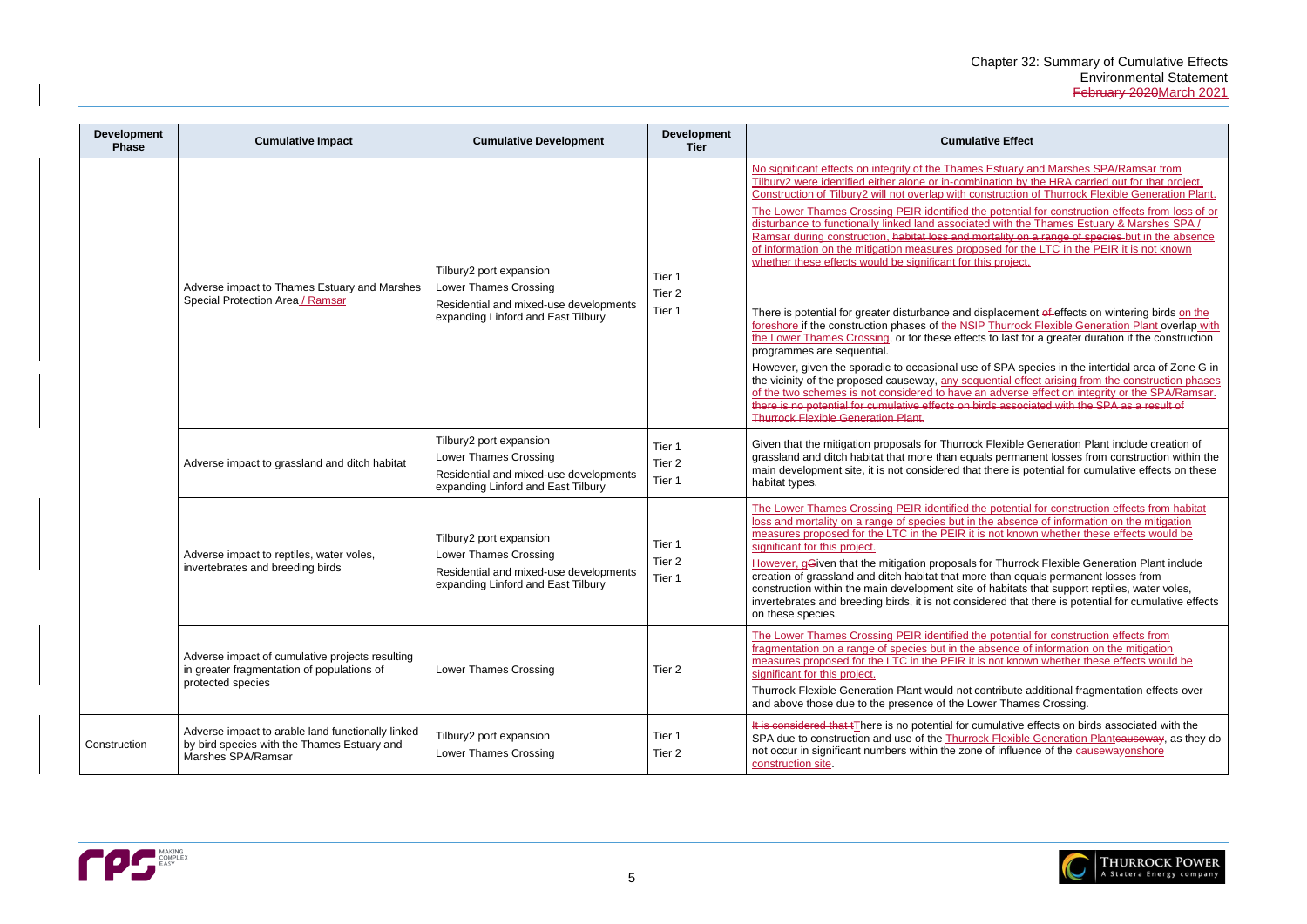potential for constructionoperational effects he absence of information on the mitigation not known whether these effects would be

ntribute additional fragmentation effects over er Thames Crossing.

fects of a magnitude or significance greater than lant alone, i.e. not significant.

not predict any significant effects resulting from r construction of Thurrock Flexible Generation eration Plant construction traffic to cumulative If is predicted to be negligible and no significant e to Thurrock Flexible Generation Plant are

ruction activities have the potential to give rise in Tilbury overlooking the proposed road and ptors in the vicinity, but which were not ent levels. Tilbury2 construction and Thurrock

combination therefore have the potential to ptors in the vicinity of Byron Gardens, however ake a material contribution to this effect and this

f the construction of Thurrock Flexible on of the Lower Thames Crossing is anticipated ted receptors, which would <sub>r</sub>give rise to a combination with the construction of Thurrock e moderate or major at the most affected Plant would not make a material contribution to

chemes that share zones of impact with adjacent to the application boundary. The only all schemes are those in the vicinity of Havers to quantitatively assess the magnitude of it cumulative impact occur, Thurrock Flexible ontribution to this effect.



| <b>Development</b><br><b>Phase</b> | <b>Cumulative Impact</b>                                                                                 | <b>Cumulative Development</b>                                                     | <b>Development</b><br><b>Tier</b>      | <b>Cumulative Effect</b>                                                                                                                                                                                                                                                                                                                                                                                                                                                              |
|------------------------------------|----------------------------------------------------------------------------------------------------------|-----------------------------------------------------------------------------------|----------------------------------------|---------------------------------------------------------------------------------------------------------------------------------------------------------------------------------------------------------------------------------------------------------------------------------------------------------------------------------------------------------------------------------------------------------------------------------------------------------------------------------------|
| <b>Operation</b>                   | Adverse impact of cumulative projects resulting<br>in greater fragmentation of populations of            |                                                                                   |                                        | The Lower Thames Crossing PEIR identified the potential<br>from fragmentation on a range of species but in the absen<br>measures proposed for the LTC in the PEIR it is not know<br>significant for this project.                                                                                                                                                                                                                                                                     |
|                                    | protected species                                                                                        |                                                                                   |                                        | Thurrock Flexible Generation Plant would not contribute a<br>and above those due to the presence of the Lower Thame                                                                                                                                                                                                                                                                                                                                                                   |
| Decommissioning                    | Adverse impact to species through additional<br>disturbance                                              | Tilbury2 port expansion<br><b>Lower Thames Crossing</b>                           | Tier 1<br>Tier <sub>2</sub>            | It is not considered that this would give rise to effects of a<br>that assessed for Thurrock Flexible Generation Plant alon                                                                                                                                                                                                                                                                                                                                                           |
| <b>Traffic and Transport</b>       |                                                                                                          |                                                                                   |                                        |                                                                                                                                                                                                                                                                                                                                                                                                                                                                                       |
| Construction                       | Adverse impact to driver delay, severance of<br>routes, pedestrian delay or accidents and road<br>safety | Tilbury2 port expansion<br>Lower Thames Crossing<br>Other cumulative developments | Tier 1<br>Tier <sub>2</sub><br>various | The cumulative development schemes' ESs did not predic<br>cumulative traffic flows during the future years for construct<br>Plant. The contribution of Thurrock Flexible Generation P<br>traffic flows from developments including Tilbury2 is predio<br>cumulative effects on the assessed road links due to Thur<br>predicted.                                                                                                                                                      |
| <b>Noise and Vibration</b>         |                                                                                                          |                                                                                   |                                        |                                                                                                                                                                                                                                                                                                                                                                                                                                                                                       |
|                                    |                                                                                                          | Tilbury2 port expansion                                                           | Tier 1                                 | Tilbury2 port expansion ES concludes that construction ad<br>to temporary direct, adverse effects at receptors in Tilbury<br>rail links, such as Byron Gardens and other receptors in th<br>considered significant due to high baseline ambient levels<br>Flexible Generation Plant construction phases in combina<br>cause adverse effects at medium sensitivity receptors in th<br>Thurrock Flexible Generation Plant would not make a mat<br>effect is not considered significant. |
| Construction                       | Adverse impact of construction noise to sensitive<br>receptors                                           | <b>Lower Thames Crossing</b>                                                      | Tier <sub>2</sub>                      | The cumulative impact due to the-combination of the cons<br>Generation Plant and the construction or operation of the<br>to be at least moderate to major at the most affected recep<br>significant effect. The Lower Thames Crossing in combina<br>Flexible Generation Plant is anticipated to also be modera<br>receptors, however Thurrock Flexible Generation Plant wo<br>this_significant effect.                                                                                |
|                                    |                                                                                                          | Smaller cumulative schemes                                                        | Various                                | There are a number of other smaller proposed schemes th<br>Thurrock Flexible Generation Plant, including two adjacen<br>receptors which are predicted to be impacted by all schem<br>lodge. There is insufficient information available to quantiti<br>cumulative noise, however, should any significant cumulat<br>Generation Plant is unlikely to make a material contributio                                                                                                       |

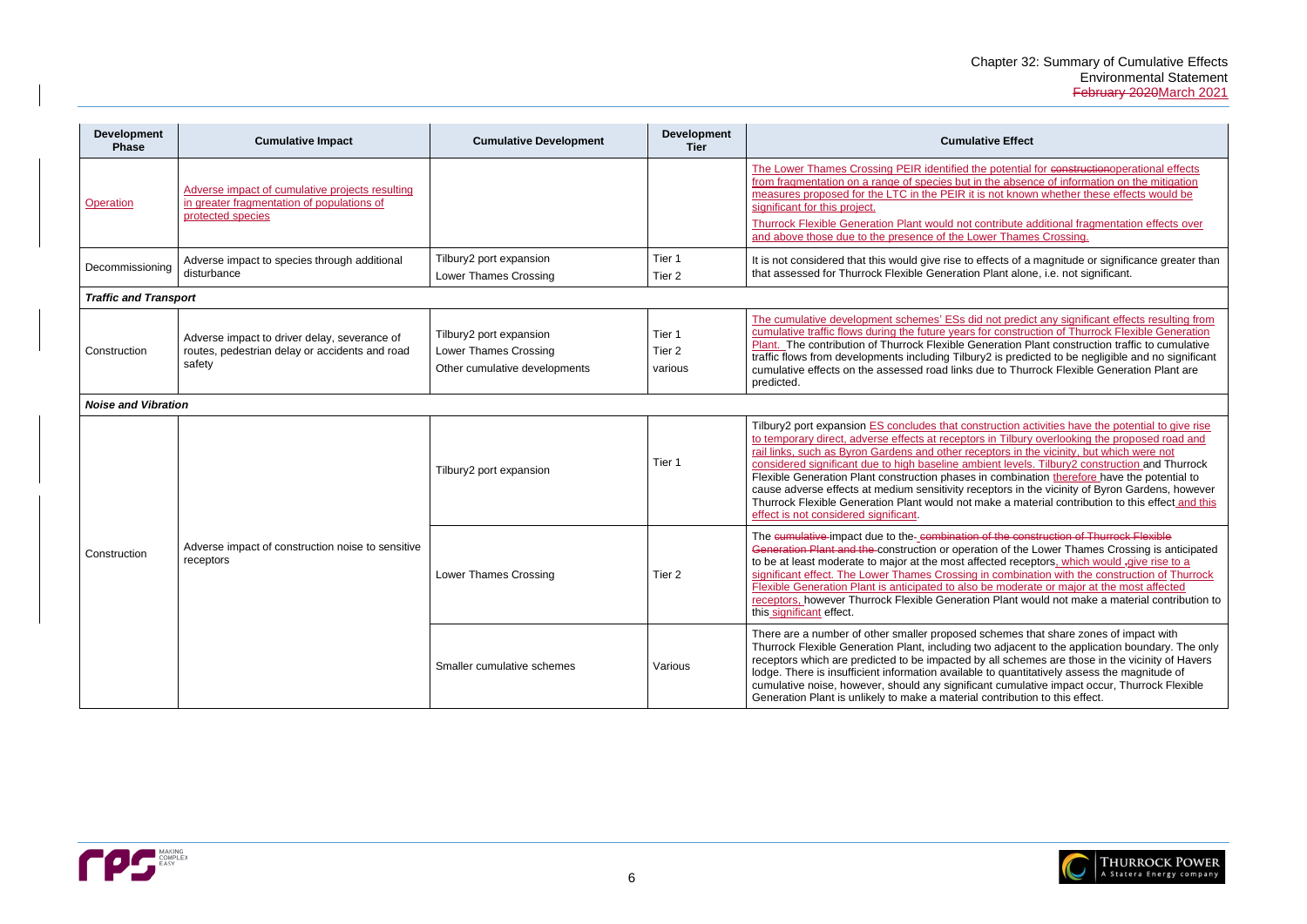ruction activities have the potential to give rise in Tilbury overlooking the proposed road and ptors in the vicinity but which were not

ent levels. Tilbury2 construction phase and hases in combination have the potential to ptors in the vicinity of Byron Gardens giving rise Generation Plant would not make a material

er of significant adverse effects during the Flexible Generation Plant operational phases in erse impact at medium sensitivity receptors in ificant adverse effect, however Thurrock erial contribution to this effect.

of the Lower Thames Crossing is anticipated to d receptors, which would give rise to a Lower Thames Crossing were to overlap with ration Plant, it is considered likely that rse impacts are also predicted to occur during the Lower Thames Crossing is expected to contribution of Thurrock Flexible Generation ease the significance of effect.

acted cumulatively by smaller schemes are ufficient information available to quantitatively ver, should any significant cumulative impact kely to make a material contribution to this

milar to those predicted during construction. As s unlikely to result in significant cumulative

milar to those predicted during construction.

tion of good practice dust management

**The cumulative cumulative contains contains are predicted and at certain and at certain and at certain and at** numan-health receptors isare predicted to xcept at West Street in Gravesend, where the



| <b>Development</b><br><b>Phase</b> | <b>Cumulative Impact</b>                                          | <b>Cumulative Development</b>                                                                                                           | <b>Development</b><br><b>Tier</b>     | <b>Cumulative Effect</b>                                                                                                                                                                                                                                                                                                                                                                                                                                                                                                                                                                                                                                                                                                                                                                           |
|------------------------------------|-------------------------------------------------------------------|-----------------------------------------------------------------------------------------------------------------------------------------|---------------------------------------|----------------------------------------------------------------------------------------------------------------------------------------------------------------------------------------------------------------------------------------------------------------------------------------------------------------------------------------------------------------------------------------------------------------------------------------------------------------------------------------------------------------------------------------------------------------------------------------------------------------------------------------------------------------------------------------------------------------------------------------------------------------------------------------------------|
|                                    |                                                                   | Tilbury2 port expansion                                                                                                                 | Tier 1                                | Tilbury2 port expansion ES concludes that construction ad<br>to temporary direct, adverse effects at receptors in Tilbury<br>rail links, such as Byron Gardens and other receptors in th<br>considered significant due to high baseline ambient levels<br>Thurrock Flexible Generation Plant operational phases in<br>cause adverse impact at medium sensitivity receptors in th<br>to an adverse effect, however Thurrock Flexible Generatic<br>contribution to this effect.<br>Tilbury2 port expansion ES also reports a number of signi<br>operation of the scheme. Tilbury2 and Thurrock Flexible G<br>combination also have the potential to cause adverse imp-<br>the vicinity of Byron Gardens giving rise to a significant ad<br>Flexible Generation Plant would not make a material contr |
| Operation and<br>maintenance       | Adverse impact of operational noise to sensitive<br>receptors     | <b>Lower Thames Crossing</b>                                                                                                            | Tier <sub>2</sub>                     | The impact due to the construction or operation of the Lov<br>be at least moderate to major at the most affected receptor<br>significant effect. If the construction phase of the Lower Th<br>the operational phase of Thurrock Flexible Generation Pla<br>significant impacts would occur. Significant adverse impac<br>the overlap of the operational phases. However, the Lowe<br>dominate the future sound environment and the contribution<br>Plant is not predicted to cause or materially increase the s                                                                                                                                                                                                                                                                                    |
|                                    |                                                                   | Smaller cumulative schemes                                                                                                              | Various                               | The only receptors which are predicted to be impacted cur<br>those in the vicinity of Havers lodge. There is insufficient in<br>assess the magnitude of cumulative noise, however, shou<br>occur, Thurrock Flexible Generation Plant is unlikely to ma<br>effect.                                                                                                                                                                                                                                                                                                                                                                                                                                                                                                                                  |
| Decommissioning                    | Adverse impact of decommissioning noise to<br>sensitive receptors | Tilbury2 port expansion                                                                                                                 | Tier 1                                | Decommissioning effects are considered to be similar to th<br>such, it is considered that the decommissioning is unlikely<br>noise effects at affected noise sensitive receptors.                                                                                                                                                                                                                                                                                                                                                                                                                                                                                                                                                                                                                  |
|                                    |                                                                   | Lower Thames Crossing                                                                                                                   | Tier <sub>2</sub>                     | Decommissioning effects are considered to be similar to the                                                                                                                                                                                                                                                                                                                                                                                                                                                                                                                                                                                                                                                                                                                                        |
| <b>Air Quality</b>                 |                                                                   |                                                                                                                                         |                                       |                                                                                                                                                                                                                                                                                                                                                                                                                                                                                                                                                                                                                                                                                                                                                                                                    |
| Construction                       | Adverse impact of dust                                            | Tilbury2 port expansion<br><b>Lower Thames Crossing</b><br>Residential and mixed-use developments<br>expanding Linford and East Tilbury | Tier 1<br>Tier <sub>2</sub><br>Tier 1 | No significant cumulative effect with implementation of good<br>measures.                                                                                                                                                                                                                                                                                                                                                                                                                                                                                                                                                                                                                                                                                                                          |
| Operation and<br>maintenance       | Adverse impact of NO <sub>2</sub> concentrations long-term        | Tilbury2 port expansion<br>Lower Thames Crossing                                                                                        | Tier 1<br>Tier 2                      | The cumulativeModerate adverse cumulative effects are p<br>annual mean nitrogen dioxide concentrations at human-he<br>remain within the relevant air quality objectives except at \                                                                                                                                                                                                                                                                                                                                                                                                                                                                                                                                                                                                                |

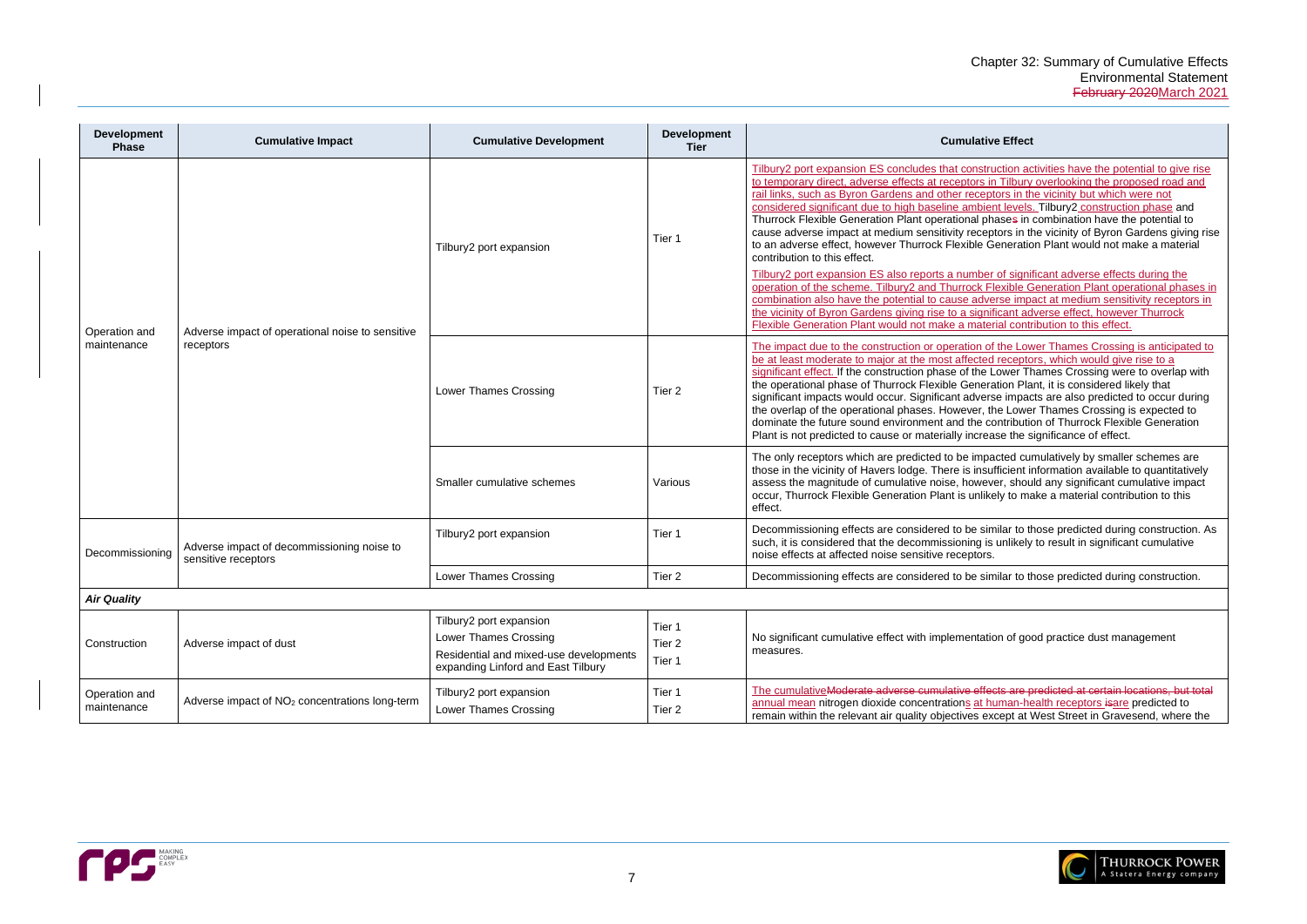| <b>Development</b><br><b>Phase</b> | <b>Cumulative Impact</b>                                                                                             | <b>Cumulative Development</b>                                                                                                           | <b>Development</b><br><b>Tier</b> | <b>Cumulative Effect</b>                                                                                                                                                                                                                                                                                                                                                                                                                                                                                                                                                                                                                                                                                                                                                                                                                                                                                                                                                                                                                     |
|------------------------------------|----------------------------------------------------------------------------------------------------------------------|-----------------------------------------------------------------------------------------------------------------------------------------|-----------------------------------|----------------------------------------------------------------------------------------------------------------------------------------------------------------------------------------------------------------------------------------------------------------------------------------------------------------------------------------------------------------------------------------------------------------------------------------------------------------------------------------------------------------------------------------------------------------------------------------------------------------------------------------------------------------------------------------------------------------------------------------------------------------------------------------------------------------------------------------------------------------------------------------------------------------------------------------------------------------------------------------------------------------------------------------------|
|                                    | Adverse impact of NO <sub>2</sub> concentrations short-term                                                          | Other cumulative developments                                                                                                           | various                           | air quality objective would be exceeded with or without the effect of Thurrock Flexible Generation<br>Plant in the opening year. This is in large part due to existing baseline concentration. On that<br>basis the cumulative effect is likely to be potentially significant with or without the Thurrock FGP.<br>Appendix 12.6 shows that by 2030, based on conservative assumptions, the cumulative NO <sub>2</sub><br>concentrations at West Street in Gravesham are expected to be below the air quality objective. It<br>is considered unlikely that the cumulative effect of all development would delay compliance with<br>the air quality objective at this location.<br>The cumulative hourly-mean NO <sub>2</sub> concentrations at human-health receptors are predicted to<br>remain within the relevant air quality objective at all receptors. On that basis the cumulative<br>effects are not considered to be significant.                                                                                                   |
|                                    | Adverse impact of NO <sub>x</sub> concentrations, nutrient<br>nitrogen deposition rates and acid deposition<br>rates |                                                                                                                                         |                                   | In line with Natural England guidance (as set out in Chapter 25), the following cumulative effects<br>were not included in the cumulative assessment as they may result in potentially significant<br>effects in isolation.<br>• Lower Thames Crossing and Tilbury 2 - All designated sites.<br>• Tilbury Green Power - Thames Estuary and Marshes SPA, Hangmans Woodland and<br>Deneholes SSSI, Mucking Flats and Marshes SSSI, West Thurrock Lagoon and Marshes SSSI.<br>Tilbury Peak Reserve - Thames Estuary and Marshes SPA, Mucking Flats and Marshes SSSI.<br>• Gateway Energy Centre - Thames Estuary and Marshes SPA, Canvey Wick SSSI, Holehaven<br>Creek SSSI, Mucking Flats and Marshes SSSI, Pitsea Marsh SSSI, South Thames Estuary and<br>Marshes SSSI, Vange and Fobbing Marshes SSSI.<br>When considering the cumulative effects of the Thurrock FGP with other cumulative<br>developments (except those listed above), no significant cumulative air quality effects on<br>designated habitat sites are expected to arise. |
| Decommissioning                    | Adverse impact of dust                                                                                               | Tilbury2 port expansion<br><b>Lower Thames Crossing</b><br>Residential and mixed-use developments<br>expanding Linford and East Tilbury | Tier 1<br>Tier 2<br>Tier 1        | No significant cumulative effect with implementation of good practice dust management<br>measures.                                                                                                                                                                                                                                                                                                                                                                                                                                                                                                                                                                                                                                                                                                                                                                                                                                                                                                                                           |
| <b>Human Health</b>                |                                                                                                                      |                                                                                                                                         |                                   |                                                                                                                                                                                                                                                                                                                                                                                                                                                                                                                                                                                                                                                                                                                                                                                                                                                                                                                                                                                                                                              |
| Construction                       | Adverse impact to human health via changes in                                                                        |                                                                                                                                         | Tier 1<br>Tier 2                  | The Tilbury2 health section of the ES provides qualitative terms for the severity of effects but<br>does not specify whether such effects are considered to be significant or not. As a result, it is                                                                                                                                                                                                                                                                                                                                                                                                                                                                                                                                                                                                                                                                                                                                                                                                                                        |
| Operation and<br>maintenance       | environmental pathways                                                                                               |                                                                                                                                         | Tier 1                            | assumed that a moderate effect in the Tilbury2 ES is significant. During construction, moderate<br>adverse effects on health are predicted due to noise of the road/rail infrastructure corridor and on                                                                                                                                                                                                                                                                                                                                                                                                                                                                                                                                                                                                                                                                                                                                                                                                                                      |
|                                    |                                                                                                                      |                                                                                                                                         |                                   |                                                                                                                                                                                                                                                                                                                                                                                                                                                                                                                                                                                                                                                                                                                                                                                                                                                                                                                                                                                                                                              |



| <b>Cumulative Effect</b>                                                                                                                                                                                                                                                                                                                                                                                                                                                                                                                                                                                                               |
|----------------------------------------------------------------------------------------------------------------------------------------------------------------------------------------------------------------------------------------------------------------------------------------------------------------------------------------------------------------------------------------------------------------------------------------------------------------------------------------------------------------------------------------------------------------------------------------------------------------------------------------|
| uality objective would be exceeded with or without the effect of Thurrock Flexible Generation<br>t in the opening year. This is in large part due to existing baseline concentration. On that<br>s the cumulative effect is likely to be potentially significant with or without the Thurrock FGP.<br>endix 12.6 shows that by 2030, based on conservative assumptions, the cumulative $NO2$<br>entrations at West Street in Gravesham are expected to be below the air quality objective. It<br>nsidered unlikely that the cumulative effect of all development would delay compliance with<br>ir quality objective at this location. |
| cumulative hourly-mean NO <sub>2</sub> concentrations at human-health receptors are predicted to<br>ain within the relevant air quality objective at all receptors. On that basis the cumulative<br>ts are not considered to be significant.                                                                                                                                                                                                                                                                                                                                                                                           |
| e with Natural England guidance (as set out in Chapter 25), the following cumulative effects<br>not included in the cumulative assessment as they may result in potentially significant<br>ts in isolation.<br>Lower Thames Crossing and Tilbury 2 - All designated sites.<br>$\bullet$                                                                                                                                                                                                                                                                                                                                                |
| Tilbury Green Power - Thames Estuary and Marshes SPA, Hangmans Woodland and<br>$\bullet$<br>Deneholes SSSI, Mucking Flats and Marshes SSSI, West Thurrock Lagoon and Marshes SSSI.<br>. Tilbury Peak Reserve - Thames Estuary and Marshes SPA, Mucking Flats and Marshes SSSI.                                                                                                                                                                                                                                                                                                                                                         |
| Gateway Energy Centre - Thames Estuary and Marshes SPA, Canvey Wick SSSI, Holehaven<br>$\bullet$<br>Creek SSSI, Mucking Flats and Marshes SSSI, Pitsea Marsh SSSI, South Thames Estuary and<br>Marshes SSSI, Vange and Fobbing Marshes SSSI.                                                                                                                                                                                                                                                                                                                                                                                           |
| In considering the cumulative effects of the Thurrock FGP with other cumulative<br>lopments (except those listed above), no significant cumulative air quality effects on<br>gnated habitat sites are expected to arise.                                                                                                                                                                                                                                                                                                                                                                                                               |
| ignificant cumulative effect with implementation of good practice dust management<br>sures.                                                                                                                                                                                                                                                                                                                                                                                                                                                                                                                                            |
|                                                                                                                                                                                                                                                                                                                                                                                                                                                                                                                                                                                                                                        |
| Tilbury2 health section of the ES provides qualitative terms for the severity of effects but<br>not specify whether such effects are considered to be significant or not. As a result, it is<br>med that a moderate effect in the Tilbury2 ES is significant. During construction, moderate<br>rse effects on health are predicted due to noise of the road/rail infrastructure corridor and on                                                                                                                                                                                                                                        |

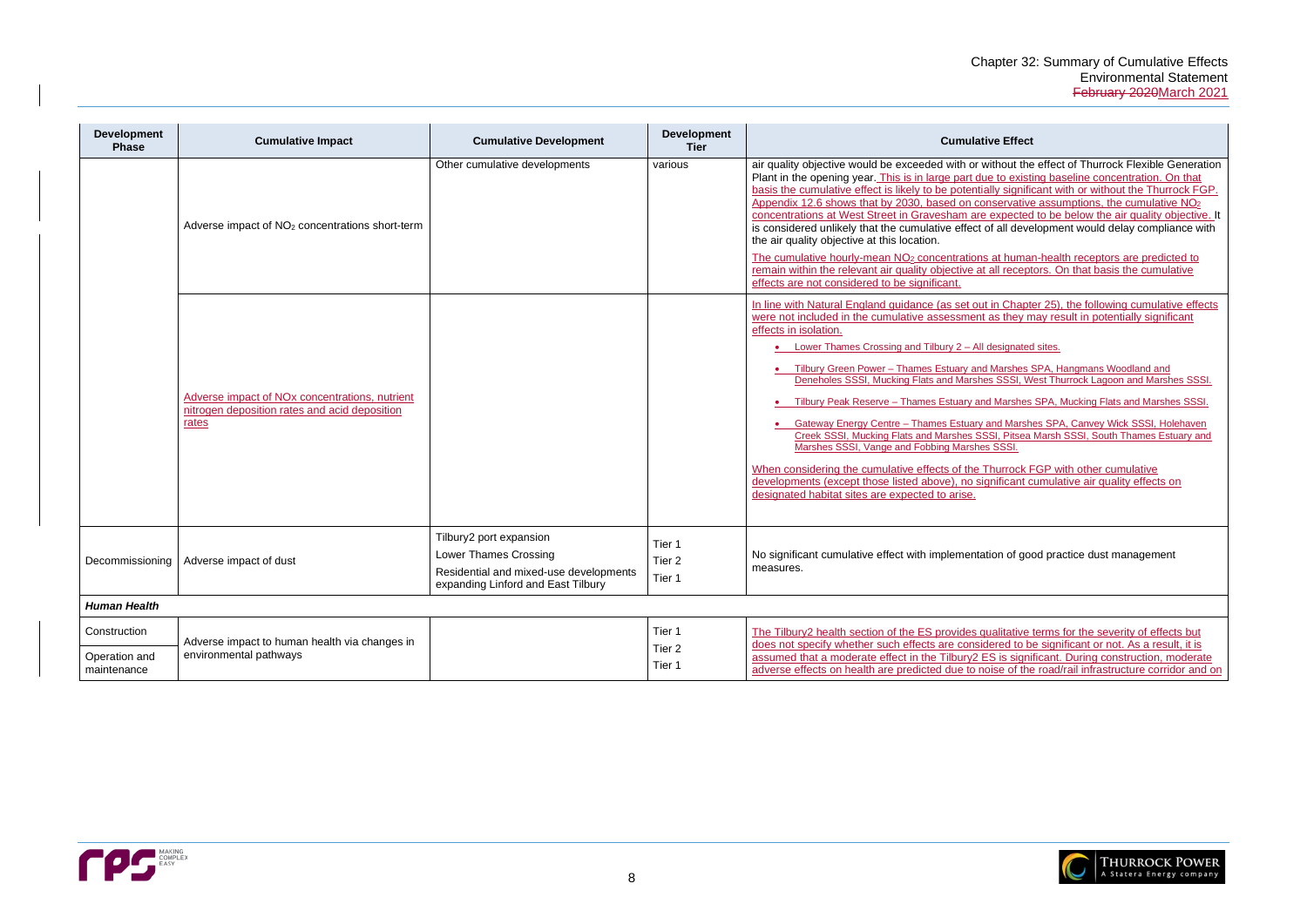operate adverse effects on health are predicted and operation of the Tilbury2 site.

t with Tilbury2 by Thurrock Flexible Generation nd new exceedances of air quality standards . No significant adverse cumulative impact on is therefore predicted.

for the Lower Thames Crossing or proposed

ould be no significant contribution to the g or proposed residential/mixed-use crease in number and proximity of the local d mixed-use developments expanding Linford ny change in local community health outcomes vironmental changes).

ial effects on health are predicted due to ive effect on the basis that construction ealth benefits on an individual level rather than health impacts is available for the Lower Ise developments. As such, on the same basis, contribution to the cumulative effect with the nixed-use developments.

effects on health are predicted due to ive effect as Thurrock Flexible Generation nd mainly remote-based.

able for the Lower Thames Crossing or pwever, minimal direct employment pration of these developments. As such, it is ribution to the cumulative effect with the Lower **use developments.** 

ommissioning timescales is unlikely.

de. Consequently, cumulative effects due to impact of GHGs as a receptor, and so mass of GHGs and so ass of GHGs as a high sensitivity receptor in issions from other energy generation sources.

flood risk is predicted as all developments are in and safe storage of any potentially-polluting



| <b>Development</b><br><b>Phase</b> | <b>Cumulative Impact</b>                                                    | <b>Cumulative Development</b>                                                                                                           | <b>Development</b><br><b>Tier</b>      | <b>Cumulative Effect</b>                                                                                                                                                                                                                                                                                                                                                                                                                                                                                                                                                                                                                                                                                                                                                                                                                                                                         |
|------------------------------------|-----------------------------------------------------------------------------|-----------------------------------------------------------------------------------------------------------------------------------------|----------------------------------------|--------------------------------------------------------------------------------------------------------------------------------------------------------------------------------------------------------------------------------------------------------------------------------------------------------------------------------------------------------------------------------------------------------------------------------------------------------------------------------------------------------------------------------------------------------------------------------------------------------------------------------------------------------------------------------------------------------------------------------------------------------------------------------------------------------------------------------------------------------------------------------------------------|
| Decommissioning                    |                                                                             | Tilbury2 port expansion<br>Lower Thames Crossing<br>Residential and mixed-use developments<br>expanding Linford and East Tilbury        |                                        | open space and active travel. During operation, moderate<br>predicted due to noise on the wider highway network and<br>No significant contribution to the cumulative effect with Till<br>Plant is predicted for traffic and noise changes, and new $\epsilon$<br>set to be protective of health would not be caused. No sign<br>health due to Thurrock Flexible Generation Plant is therefo<br>No detailed health impact information is available for the L<br>residential/mixed use developments. As such,<br>Oon the same basis, it is anticipated that there would be n<br>cumulative effect with the Lower Thames Crossing or prop<br>developments. In addition, it is unlikely that the increase ir<br>population, resulting from proposed residential and mixed-<br>and East Tilbury, would be sufficient to quantify any chang<br>(due to a greater number of people exposed to environme |
| Construction                       | Adverse or beneficial impact to human health via<br>socio-economic pathways | Tilbury2 port expansion<br><b>Lower Thames Crossing</b><br>Residential and mixed-use developments<br>expanding Linford and East Tilbury | Tier 1<br>Tier <sub>2</sub><br>Tier 1  | During construction of Tilbury2, moderate beneficial effect<br>employment opportunities. No significant cumulative effec<br>employment would only provide population and health ber<br>on a community level. No detailed information on health in<br>Thames Crossing or proposed residential/mixed use deve<br>it is anticipated that there would be no significant contribut<br>Lower Thames Crossing or proposed residential/mixed-us                                                                                                                                                                                                                                                                                                                                                                                                                                                          |
| Operation and<br>maintenance       |                                                                             |                                                                                                                                         |                                        | During operation of Tilbury2, moderate beneficial effects of<br>employment opportunities. No significant cumulative effec<br>Plant employment generation would be minimal and mainl<br>No detailed information on health impacts is available for t<br>proposed residential/mixed use developments. However,<br>opportunities would be provided as part of the operation of<br>anticipated that there would be no significant contribution<br>Thames Crossing or proposed residential/mixed-use deve                                                                                                                                                                                                                                                                                                                                                                                             |
| Decommissioning                    |                                                                             |                                                                                                                                         |                                        | No significant cumulative effect as overlap in decommissic                                                                                                                                                                                                                                                                                                                                                                                                                                                                                                                                                                                                                                                                                                                                                                                                                                       |
| <b>Climate Change</b>              |                                                                             |                                                                                                                                         |                                        |                                                                                                                                                                                                                                                                                                                                                                                                                                                                                                                                                                                                                                                                                                                                                                                                                                                                                                  |
|                                    |                                                                             |                                                                                                                                         |                                        | All developments which emit greenhouse gasses (GHGs) have the potential to impact the atmospheric mass of GHGs as a receptor, and so may have a cumulative impact on climate change. Con<br>other specific local development projects are not individually predicted but are taken into account when considering the impact of the proposed development by defining the atmospheric mass of G<br>Section 4 of Volume 3, Chapter 14: Climate Change. The net beneficial effect of the assessment of the proposed development takes account of cumulative changes in greenhouse gas emissions f                                                                                                                                                                                                                                                                                                    |
| <b>Hydrology and Flood Risk</b>    |                                                                             |                                                                                                                                         |                                        |                                                                                                                                                                                                                                                                                                                                                                                                                                                                                                                                                                                                                                                                                                                                                                                                                                                                                                  |
| Construction                       | Adverse impact on flood risk                                                | Tilbury2 port expansion<br>Lower Thames Crossing<br>Other cumulative developments                                                       | Tier 1<br>Tier <sub>2</sub><br>Various | No significant cumulative effect on hydrology and flood ris<br>required to provide appropriate flood risk mitigation and sa<br>materials.                                                                                                                                                                                                                                                                                                                                                                                                                                                                                                                                                                                                                                                                                                                                                        |
|                                    | Adverse impact on water quality                                             | Tilbury2 port expansion<br>Lower Thames Crossing<br>Other cumulative developments                                                       | Tier 1<br>Tier 2<br>Various            |                                                                                                                                                                                                                                                                                                                                                                                                                                                                                                                                                                                                                                                                                                                                                                                                                                                                                                  |